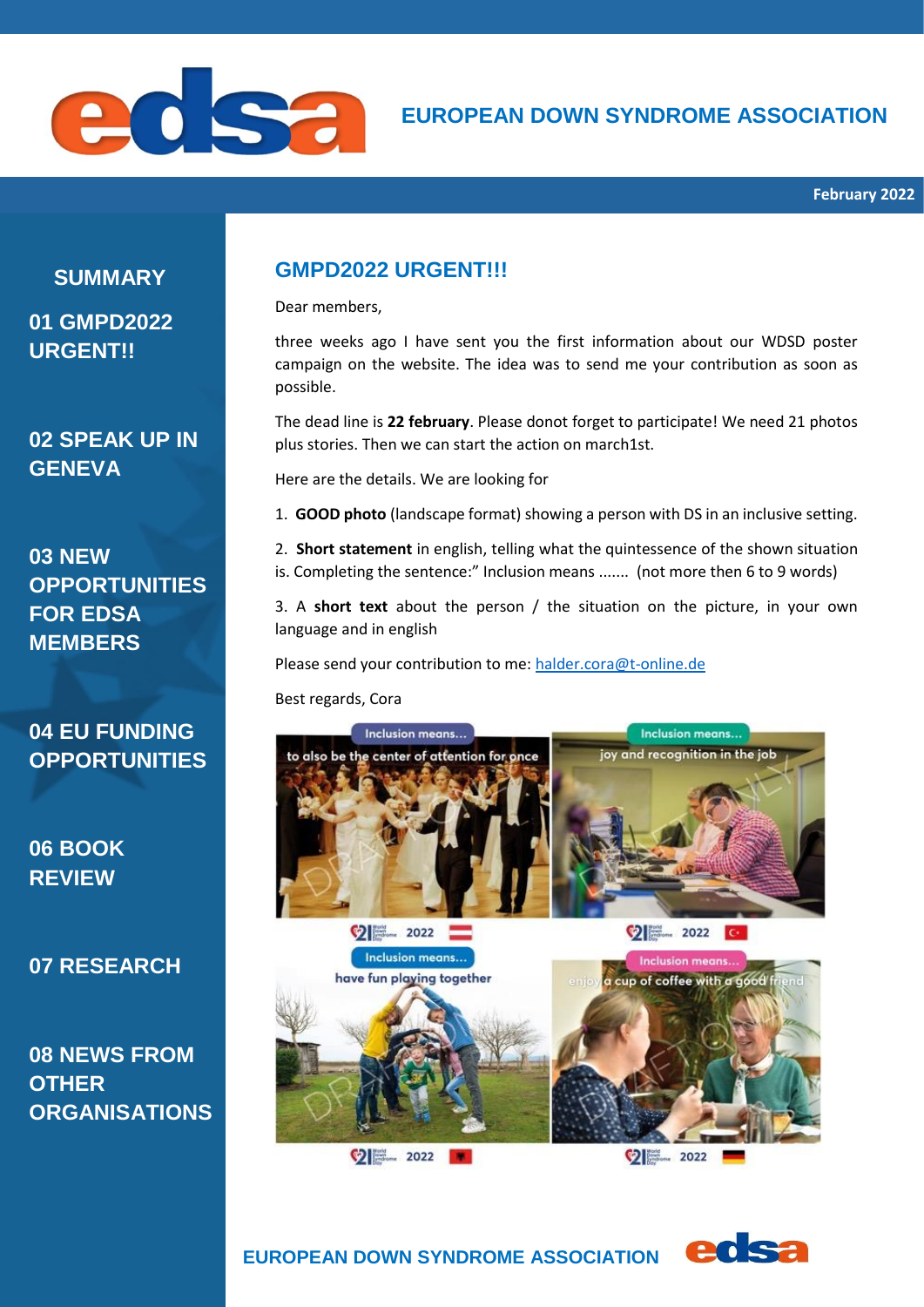# **SPEAK UP IN GENEVA**



For World Down Syndrome Day, 21 March 2022, DSI is organising a side event to the **[Committee on the Rights of Persons with Disabilities](https://www.ohchr.org/en/hrbodies/crpd/pages/crpdindex.aspx)** at the United Nations in Geneva.

This is a virtual event that it can be join via Zoom or UN Web TV.

**DSI is searching for self-advocates from around the world to explain in their own words what inclusion means.**

If you are successful, you will be asked to send us a 5-minute video of you speaking about what inclusion means.

The event will be attended by members of the Committee, government officials, and other important people and organisations. We hope to encourage these people to share this message through their work.

If you would like a chance to take part in this event please click 'APPLY' below and complete the form telling what you would say in your video:

#### **[APPLY](https://forms.ds-int.org/downsyndromeinternational/form/ApplytospeakatUnitedNationsGenevaforWDSD/formperma/oyECOMPpsYsIlcEjvNj4CPhKp4LKXJua2Nogw45Dn_8)**

*(Please apply by Friday 18th February)*

### **Why 'inclusion means'?**

People with Down syndrome have a right to be included in all parts of society, like everyone else.

Not everyone understands exactly what inclusion means or how to include people with Down syndrome.

It is important to hear from people with Down syndrome what inclusion means.

Read more about #InclusionMeans:

 **EUROPEAN DOWN SYNDROME ASSOCIATION** 

#### **[#INCLUSIONMEANS](https://www.ds-int.org/Blogs/wdsd-updates/wdsd-2022-inclusion-means/)**

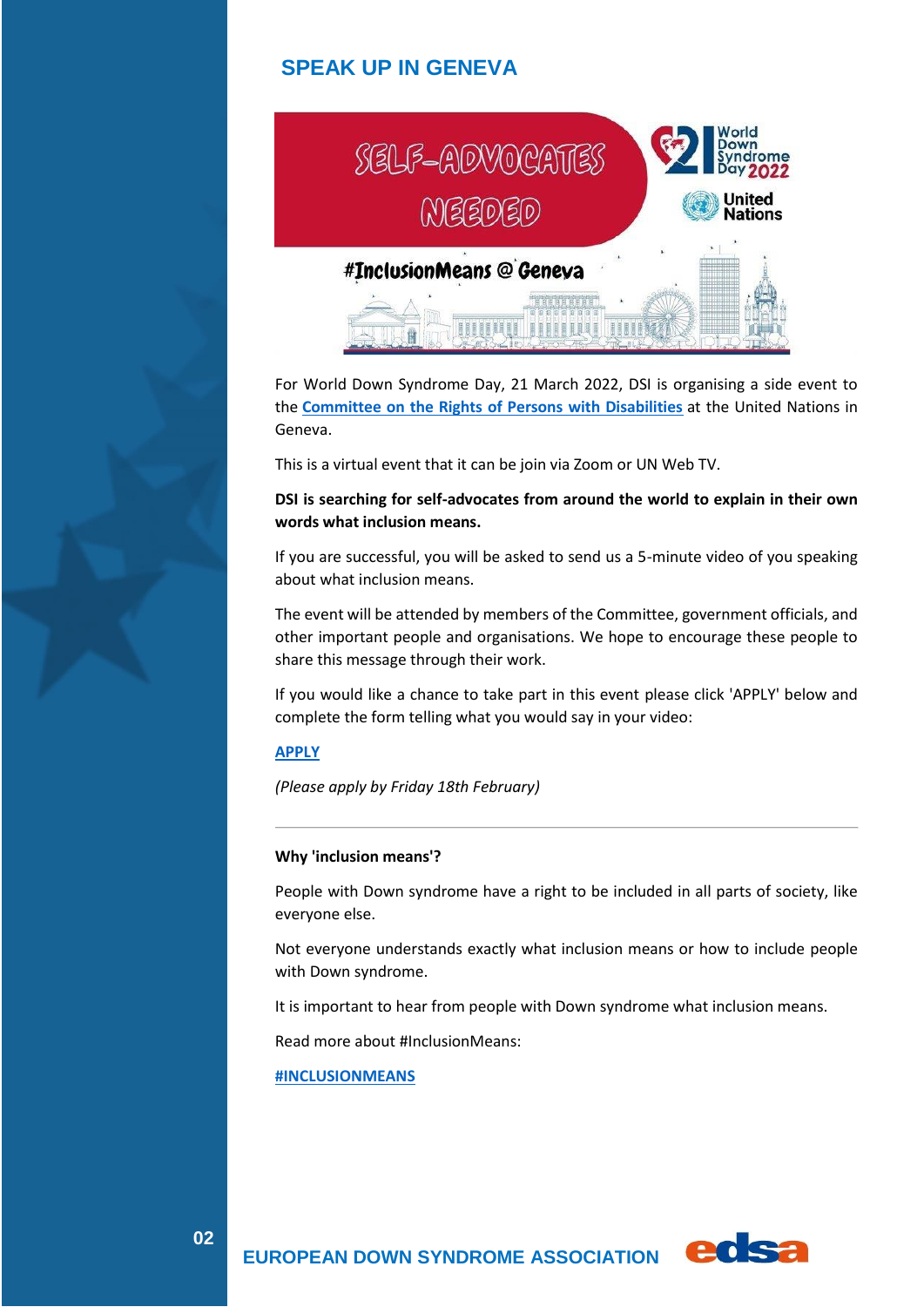# **NEW OPPORTUNITIES FOR EDSA MEMBERS**



### **"Building an inclusive School for all" 2022**

### **– International Course in Slovenia on Inclusive Education**

The European Association of Service Providers for People with Disabilities' (EASPD) upcoming training course on inclusive education aims to develop the understanding and expertise of teachers, trainers, headmasters and school staff on inclusive education for persons with disabilities. The course provides a certificate delivered by a European organisation.

### **The week-long course will take place between 21st-25th November at the Hotel Mrak, Ljubljana, Slovenia.**

The course offers a framework for the further development and promotion of inclusive education, as well as a hands-on experience in the planning of such an approach. More information on the course can be found here:

## [https://www.easpd.eu/events-detail/register-now-for-easpds-week-long-training](https://www.easpd.eu/events-detail/register-now-for-easpds-week-long-training-course-on-inclusive-education/)[course-on-inclusive-education/](https://www.easpd.eu/events-detail/register-now-for-easpds-week-long-training-course-on-inclusive-education/)

The course participation fee is €300. This fee includes the training, lunches, coffee breaks and one dinner. In the event of the course being unable to take place due to COVID-19 a full refund of the course participant fee will be provided. Those who are interested may register here

[https://docs.google.com/forms/d/e/1FAIpQLScvbCdLeCShY6y7xKz4\\_x-](https://docs.google.com/forms/d/e/1FAIpQLScvbCdLeCShY6y7xKz4_x-RxsnzkCouTIWPQtnw2W6r01EYUg/viewform)[RxsnzkCouTIWPQtnw2W6r01EYUg/viewform.](https://docs.google.com/forms/d/e/1FAIpQLScvbCdLeCShY6y7xKz4_x-RxsnzkCouTIWPQtnw2W6r01EYUg/viewform)

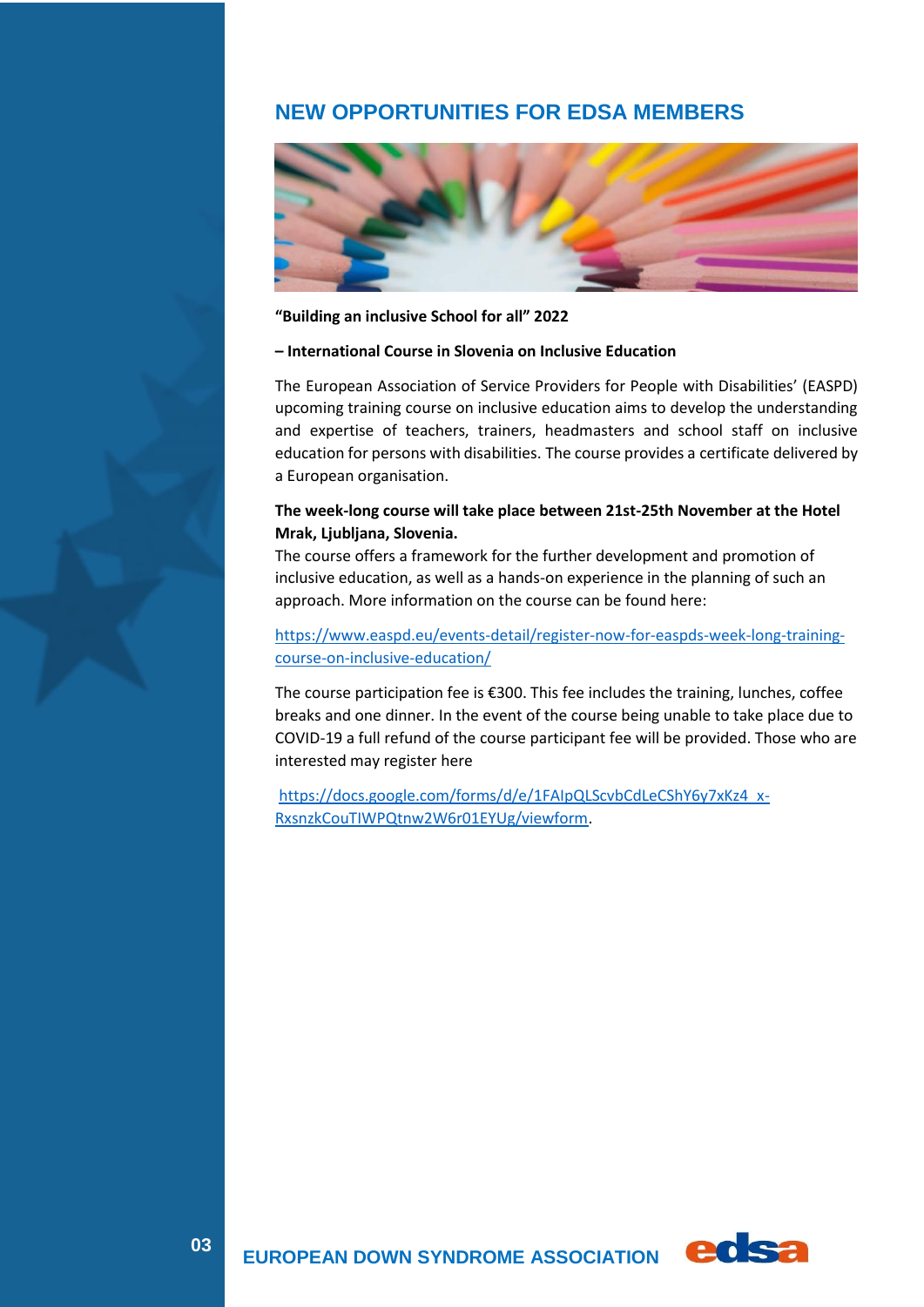# **EU FUNDING OPPORTUNITIES**



### *JUSTICE PROGRAMME (2021-2027) - CALLS 2022*

The European Commission has published the first calls for tenders for 2022 under the Justice Programme. The programme, which is part of the Justice, Rights and Values Fund active for the period 2021-2027, aims to support the development of a European area of justice based on the rule of law and the recognition and enforcement of by promoting judicial cooperation in civil and criminal law, legal training and access to justice for all.

Below are the calls for proposals currently open:

#### - **Call for proposals JUST-2022-EJUSTICE: e-Justice projects**

Actions to be funded: national and transnational projects

EU co-funding: up to 90% of eligible project costs - The grant requested must not be less than

The grant requested must not be less than 75,000 euros.

Total budget: €2,800,000

Deadline: 15 March 2022

## - **Call for proposals JUST-2022-JCOO: projects to promote judicial cooperation in civil and criminal matters**

Eligible actions: transnational projects (only for priorities 1 and 2 of the call)

EU co-financing: up to 90% of eligible costs - The grant requested must not be less than

The grant requested must not be less than 75.000 euro

Total budget: €5,500,000

Deadline: 16 March 2022

### - **Call for proposals JUST-2022-JTRA: projects on legal training in civil law, criminal law or fundamental rights**

Eligible actions: transnational projects

EU co-financing: up to 90% of eligible costs - The grant requested must not be less than

The grant applied for must not be less than 75,000 euro

Total budget: €5,000,000

Deadline: 22 March 2022

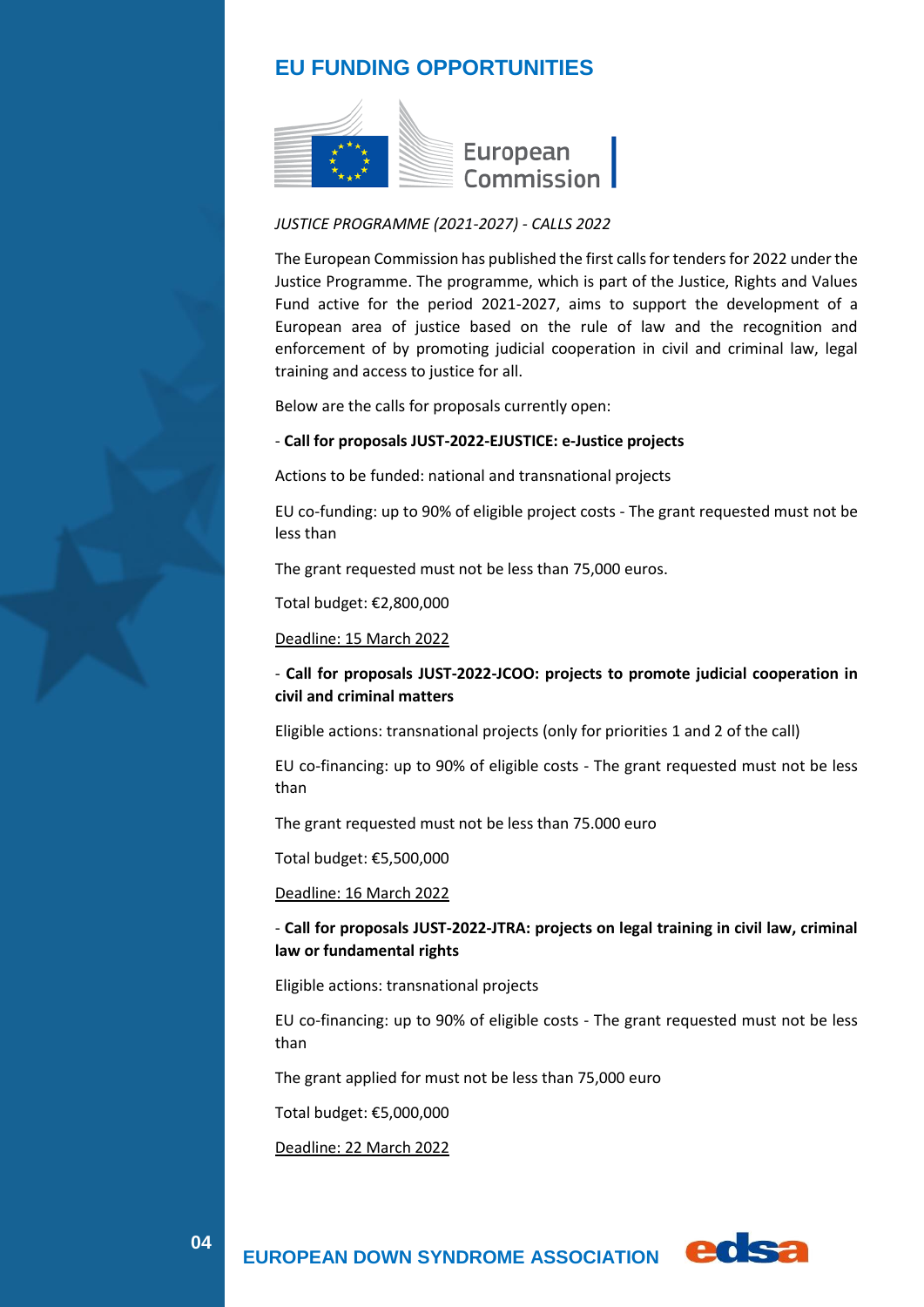### *CITIZENS, EQUALITY, RIGHTS AND VALUES PROGRAMME*

This programme aims to protect and promote Union rights and values as enshrined in the EU Treaties and the Charter of Fundamental Rights. It will contribute to sustain and further develop open, rights-based, democratic, equal and inclusive societies based on the rule of law.

For more information, please see the [Citizens, Equality, Rights and Values](https://ec.europa.eu/info/departments/justice-and-consumers/justice-and-consumers-funding-tenders_en)  [programme website](https://ec.europa.eu/info/departments/justice-and-consumers/justice-and-consumers-funding-tenders_en)

This programme forms part of a new Justice, Rights and Values Fund together with the [Justice programme.](https://ec.europa.eu/info/funding-tenders/opportunities/portal/screen/programmes/just2027)

Citizens, Equality, Rights and Values programme consists of four strands:

#### 1 **Union Values**

#### 2 **Equality, Rights and Gender Equality**

To promote rights, non-discrimination, equality, including gender equality, and advance gender and non-discrimination mainstreaming. Projects in this area will:

- prevent and combat inequalities and discrimination on grounds of sex, racial or ethnic origin, religion or belief, disability, age or sexual orientation and respecting the principle of **non-discrimination** on the grounds provided for in Article 21 of the EU Charter;
- promote women's full enjoyment of rights, **gender equality**, including work-life balance, women's empowerment and gender mainstreaming;
- **combat** all forms of discrimination, racism, xenophobia, afrophobia, antisemitism, anti-gypsism, anti-muslim hatred, and other forms of intolerance, including homophobia and other forms of intolerance based on gender identity both online and offline;
- protect and promote the **rights of the child**, awareness raising of children rights in judicial proceedings, capacity-building of child protection systems;
- protect and promote the **rights of persons with disabilities**, for their active inclusion and full participation in society;
- tackle the challenges related to the **protection of personal data** and data protection reform, as well as to support the stakeholder dialogue in this area;
- support the efforts to enable people to exercise their **rights as EU citizens** and enforce free movement rights, as well as tackling the abuse of those rights.

**[Search Equality, Rights and Gender Equality calls for proposal](javascript:;)**

3 **Citizens' engagement and participation**

4 **Daphne**

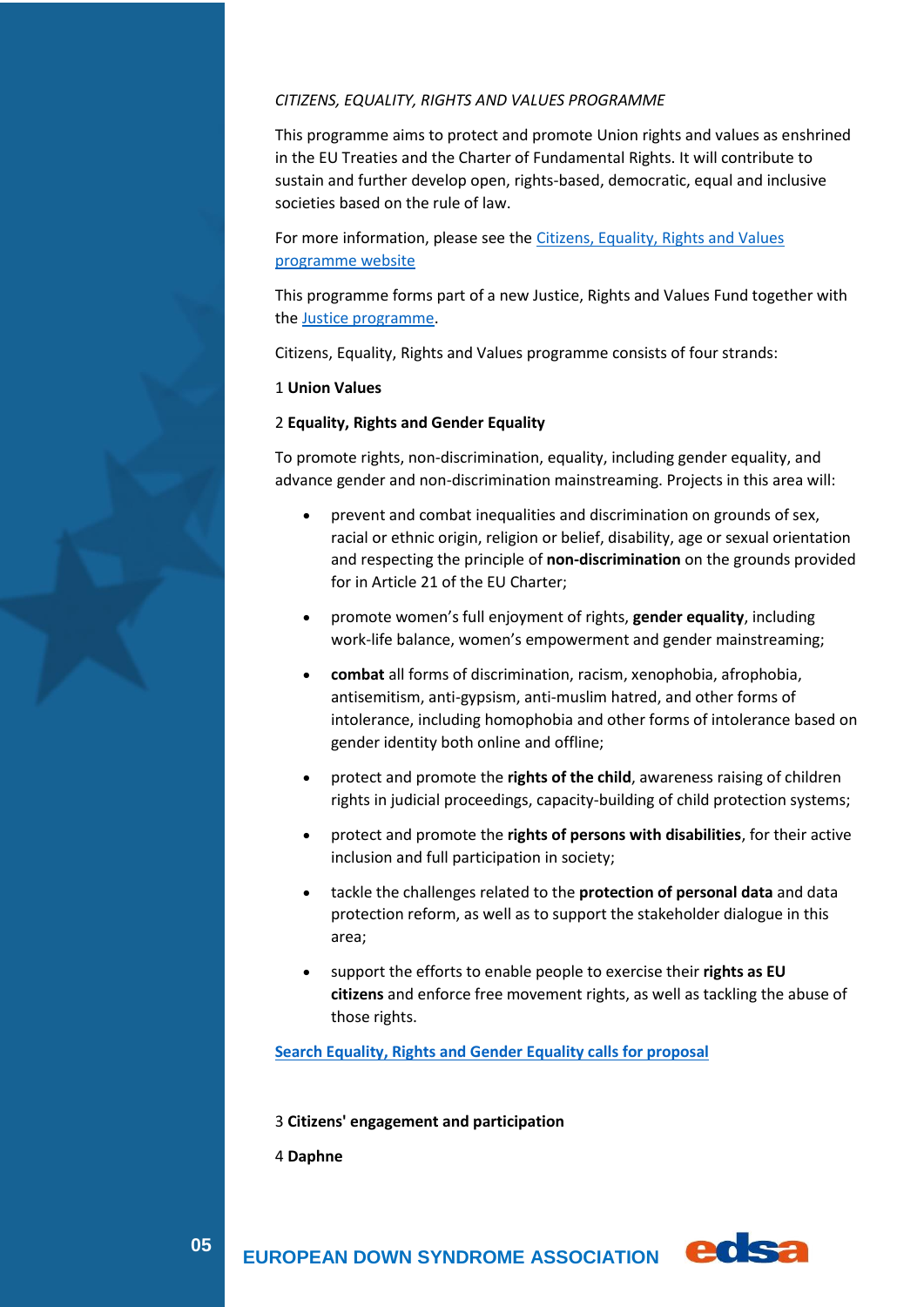# **BOOK REVIEW**

**The Sibling Survival Guide:** Indispensable Information for Brothers and Sisters of Adults with Disabilities



If you're a teenaged or adult brother or sister of someone with a disability, then this book is expressly for you. It offers a sense that you're not alone, tips on how to talk to your parents about plans for your sibling, and a crash course in guardianship, medical & legal issues, and government benefits if you're already caring for your sib. Edited by experts in the field of disabilities and sibling relationships, The Sibling Survival Guide focuses on the topmost concerns identified in a survey of hundreds of siblings. The chapter authors—experienced siblings and service providers—offer practical information and anecdotes about: statistics & research about siblings younger siblings' feelings impact on your life decisions caring for multiple generations aging and disability taking care of yourself getting services & advocacy future planning Parents, counselors, and disability service agencies will also want a copy of this useful and upbeat book.

Edited by Don Meyer & Emily Holl

2014 ForeWord Review's INDIEFAB Book of the Year Awards Finalist: Family & Relationships Category

Read more[: https://www.woodbinehouse.com/.../siblingsurvival-guide.../](https://l.facebook.com/l.php?u=https%3A%2F%2Fwww.woodbinehouse.com%2Fproduct%2Fsiblingsurvival-guide-indispensable-information-brotherssisters-adults-disabilities%2F%3Ffbclid%3DIwAR0csQ1ovtDoIBjZZdAKHnOzwUJs0bU-KtCMZGFQD_UYztagLrp5hqaKujc&h=AT0eR2zCIUt_H-GgaaRrabsogdAbDqfjIFZduQFy0cEp8SF9xFFVH9t1TyXYVayYFt12nRR_Wja8wSL4ZJEOORdmb7dZE3LnpomZiq3KoSkwHqjfj7fh5gezAEWhy8oMTvu_&__tn__=-UK-R&c%5b0%5d=AT01Kkj6tKqr1l1Ds_XECDavMRuxtTR4fxe60y5wAFuyMvbzMPNzii_4BUgzZarP-L81Hm-Y3IAUmxdylb1L9iGZRz7FUD2WJfLkD_58qSZjtLoSmj9SsUlKkIanCKyA9bwgSBNXsI0Hu8EB9jtkMrIaD3gyibEILefIjAAy7S6JSQA)



 **EUROPEAN DOWN SYNDROME ASSOCIATION**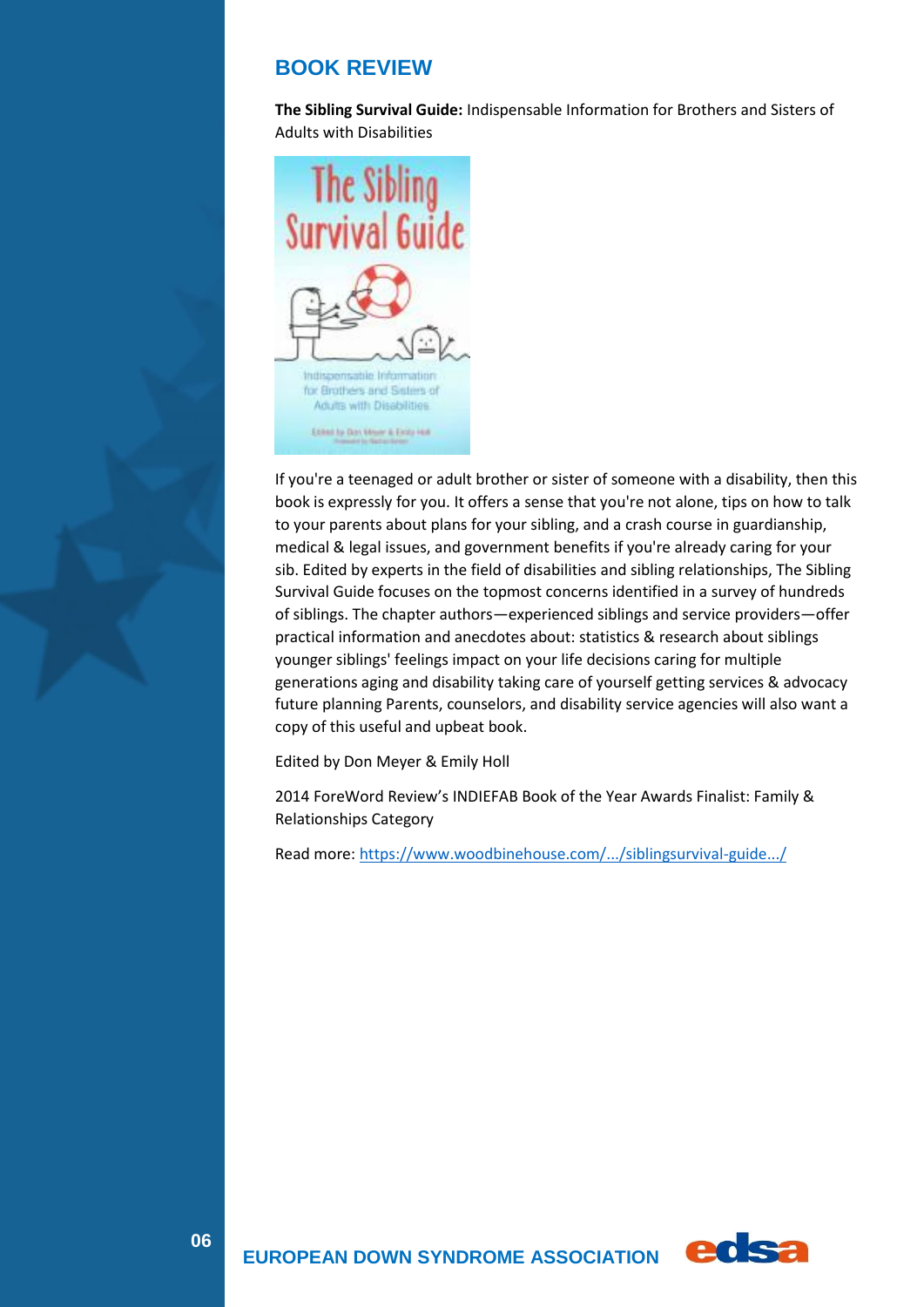# **RESEARCH**

## **Brief Musculoskeletal Screen and Patient Education forDown Syndrome Associated Arthritis**

Written by Jordan T. Jones, ChelseySmith, Nasreen Talib

Down syndrome (DS) is one of the most common birth defects in the United States with resulting in an esti - mated birth prevalence of 12.6 per 10 000 live births.1 DS is characterized by a heterogenous phenotype that results from a dosage imbalance of genes on human chromosome 21.2 Due to the heterogenous phenotype, broad presentation of presenting symptoms, and com - plex needs of the child with DS, the American Academy of Pediatrics (AAP) published a clinical report for the health supervision of children with DS.3 The report dis - cusses age -appropriate guidance on when to screen for specific conditions, when to refer to specialty care for evaluation, and anticipatory guidance for families as their child with DS ages.

To read or download the research: [https://www.researchgate.net/.../354442013\\_Brief...](https://l.facebook.com/l.php?u=https%3A%2F%2Fwww.researchgate.net%2Fpublication%2F354442013_Brief_Musculoskeletal_Screen_and_Patient_Education_for_Down_Syndrome-Associated_Arthritis%3Ffbclid%3DIwAR1vJMDJKkGqijQfpws0eThhOZ3ekv_H9WRzx1DhGHb9Nxs4_FUNyyXS3mY&h=AT2baqPL5NJzNl_8p7CcVspEdyYzzzJqHHIYaEI1-NRTj1YV-wrI8iJjb2Wp9L9cBppkH8Zh1JSol7HG2f9SjkizPPRot7u_w7mrePLJ5AVZW5QAAhJx_UMYJKRy6Pp76q-T&__tn__=-UK-R&c%5b0%5d=AT31CZmcWHqh_NbzRZOkH1jKIdKyzjmjF1OHvF25N5Mw-NHfqTO6EzggzVdfidi7-tYhWQJ9GqLDOk_IrPhqRWM8SI9rXChlsifNtd7LxKvJDzYyWArCwHCeeoZ1sknx8qmedIuS2fb6rhwY5TAN2dccEp0EPkJerxV3H6bt5y32Z00)

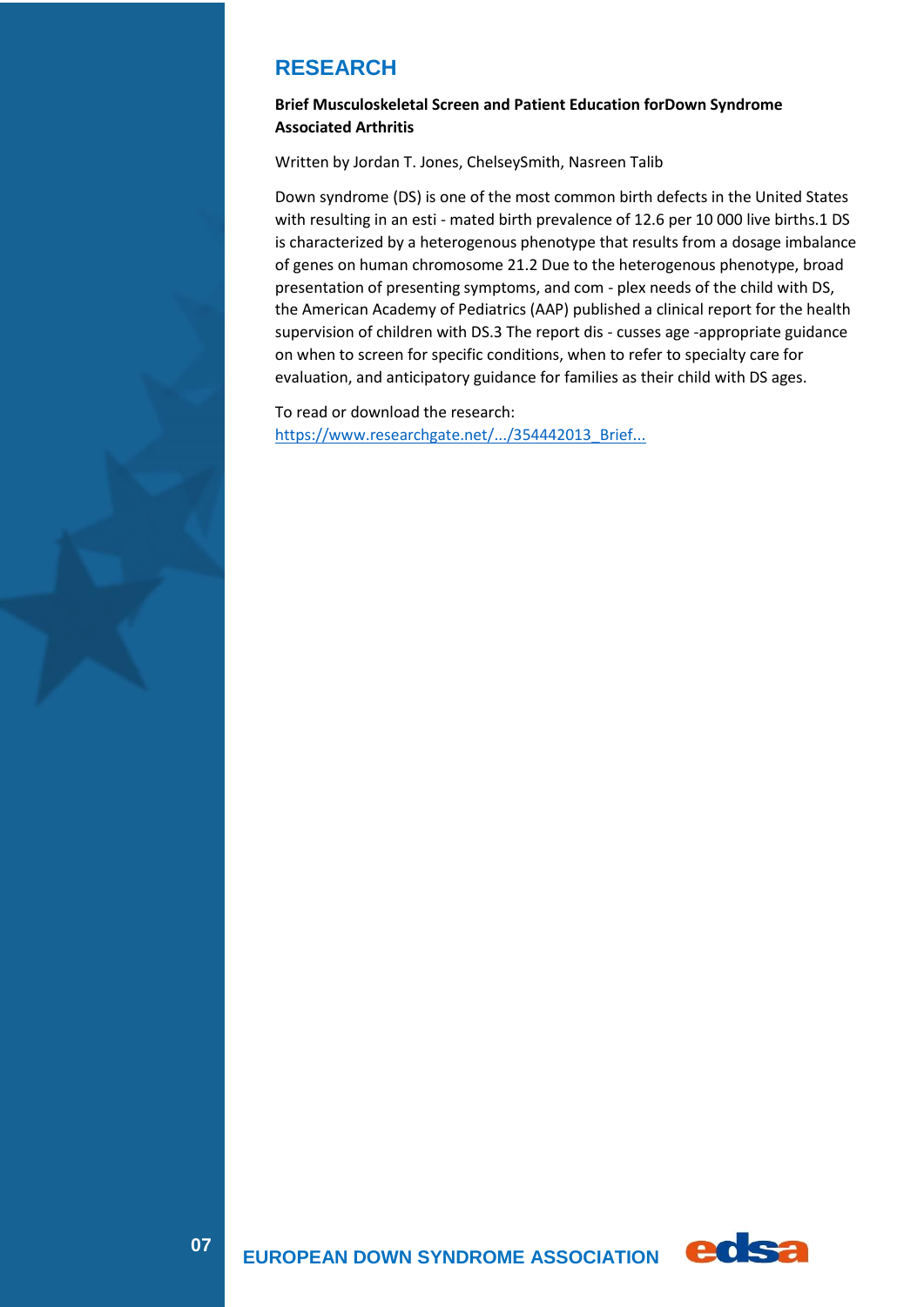# **NEWS FROM OTHER ORGANISATIONS**



Europe for Us is an **easy-to-read e-mail newsletter of the European Platform of Self-Advocates**. Europe for Us is an easy-to-read magazine and email newsletter. It is published four times per year in English, French, German, Spanish, Romanian, Hungarian and Italian.

Read more[: https://www.inclusion-europe.eu/europe-for-us/](https://www.inclusion-europe.eu/europe-for-us/)